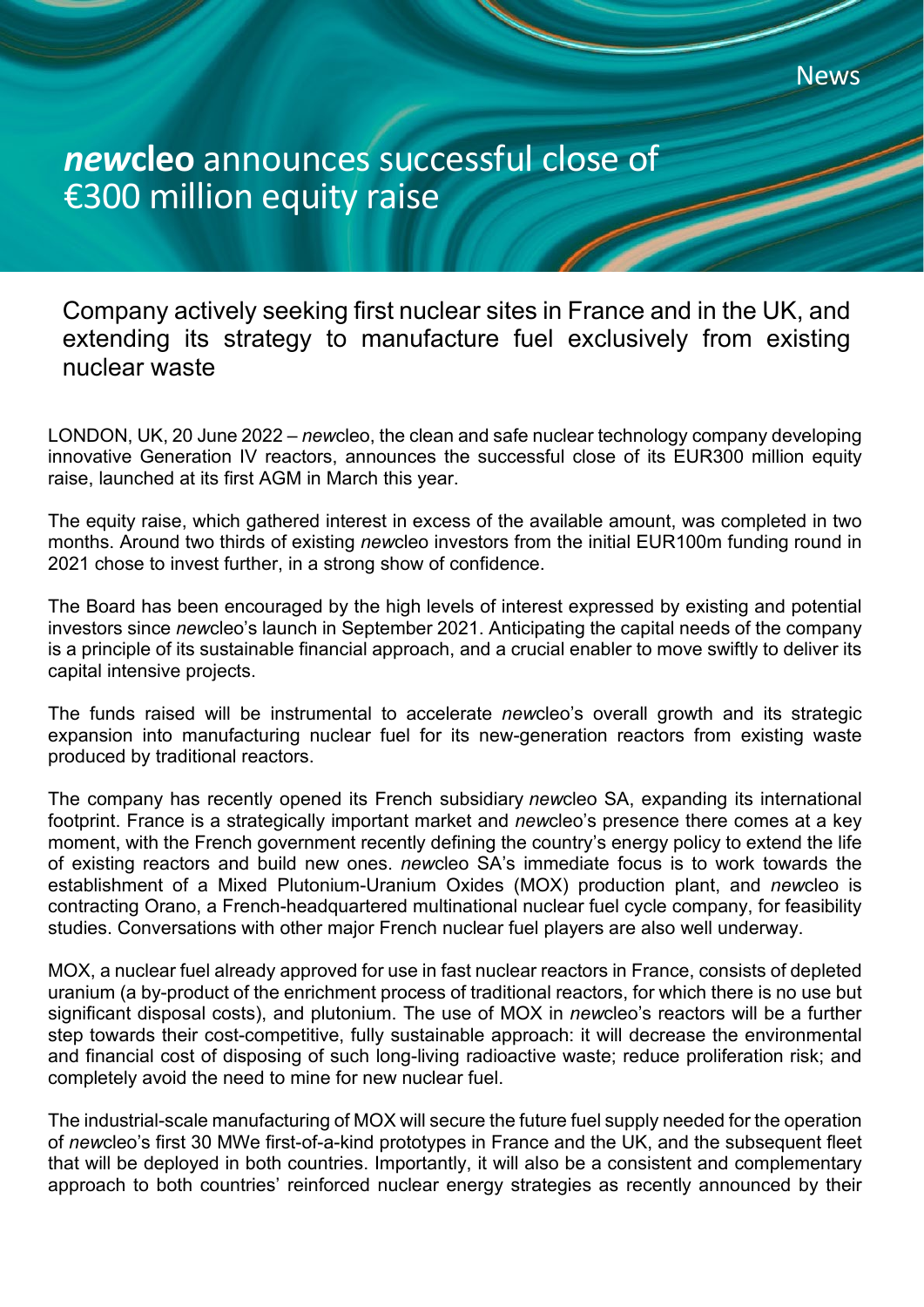respective governments. *new*cleo will provide an efficient and safe way to sustainably manage their existing and new nuclear waste, and considerably reduce the footprint of final storage at a time when nuclear energy production plans are being bolstered.

To achieve all this, a significant programme of development activity is planned, which *new*cleo will execute rapidly over the next 5 to 7 years, and which requires significant investment. Given the strong interest from the market and the project's aggressive timelines, this equity raise will help *new*cleo accelerate its prototype build out, research, manufacturing plant set up, and site identification and acquisition costs in both France and the UK.

In the last three months, *new*cleo has also continued its impressive growth trajectory in terms of recruitment, now well beyond 100 employees. In the UK, we are expanding our project management and technical functions and similarly in France, where we have several nuclear fuel experts with strong track records already on board at our Lyon office. In Italy, the scientific and support teams are also growing steadily in Turin. The overall headcount target is set at around 500 employees by the end of 2023.

Finally, in Italy, the ENEA partnership is progressing well towards the building of the non-nuclear reactor prototype for testing and licensing purposes. The joint research work is on track, and construction work is now underway for the laboratory halls refurbishment, and the experimental validation activity is due to start later this year as expected.

## Stefano Buono, *new*cleo Chairman and CEO, commented:

*"new*cleo *is moving fast to address the pressing need for clean and sustainable energy. The recent geopolitical developments have undeniably reinforced the importance of nuclear in ensuring global energy security and the necessary step change in decarbonisation efforts. The momentum is strong and the capital market's appetite is evident. This is the right moment to change the paradigm of nuclear energy towards a new technology, that can efficiently address the major concerns of our industry - costs, safety and waste - in a sustainable way.*

*We look forward to pressing ahead with our clear priorities in the second half of 2022 and securing the right sites in France and the UK for both our prototype reactors and our MOX manufacturing facilities.*

*I warmly thank all our investors who have put their confidence in new*cleo, as *well as all of our employees and partners. This raise is the latest step to deliver our vision for the future of nuclear energy. new*cleo*'s Board, our leadership team and I are confident and engaged in delivery."*